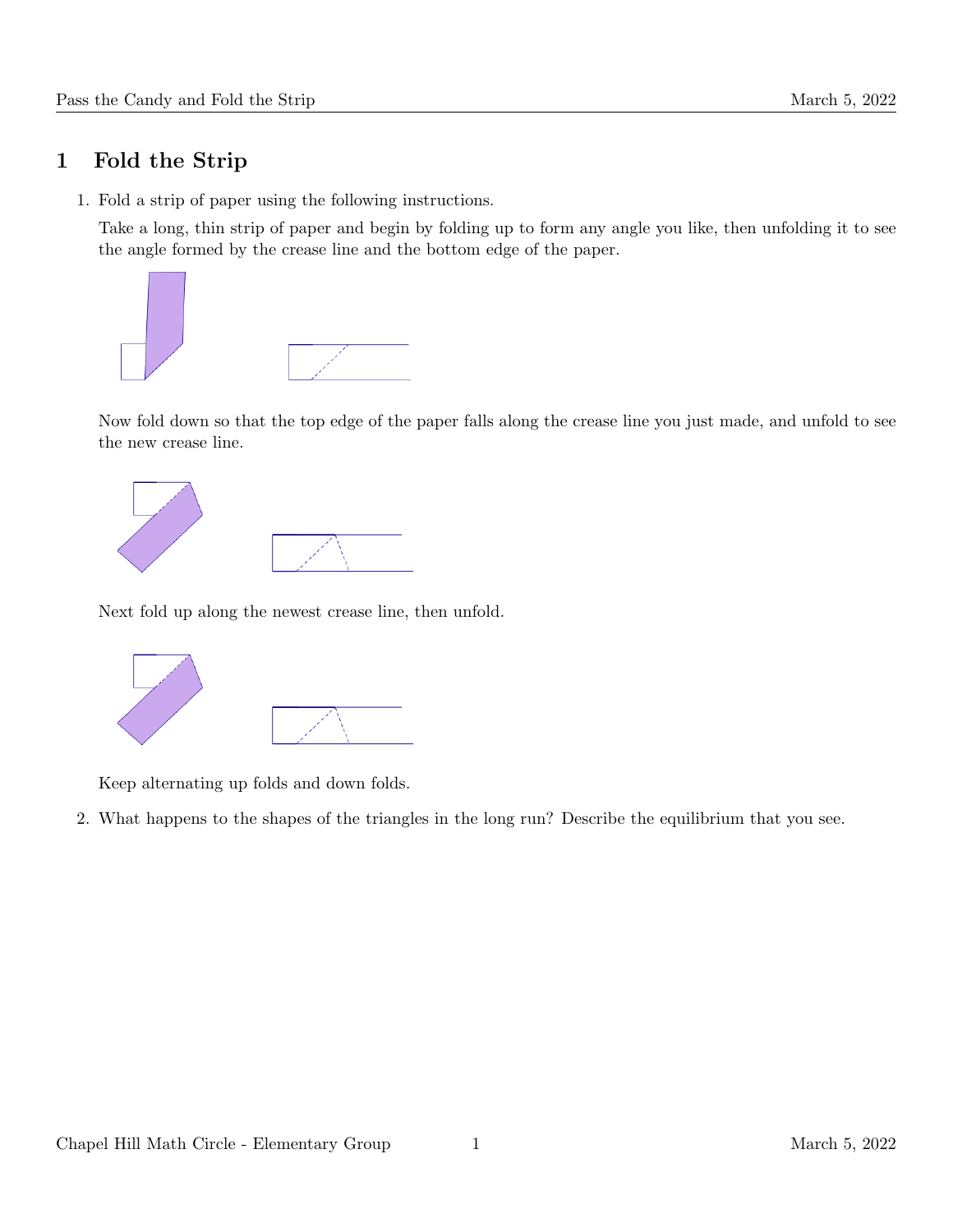## 2 Facts about Angles

3. For each triangle, find the measure of the missing angle.



4. What are the measures of the missing angles in these figures?

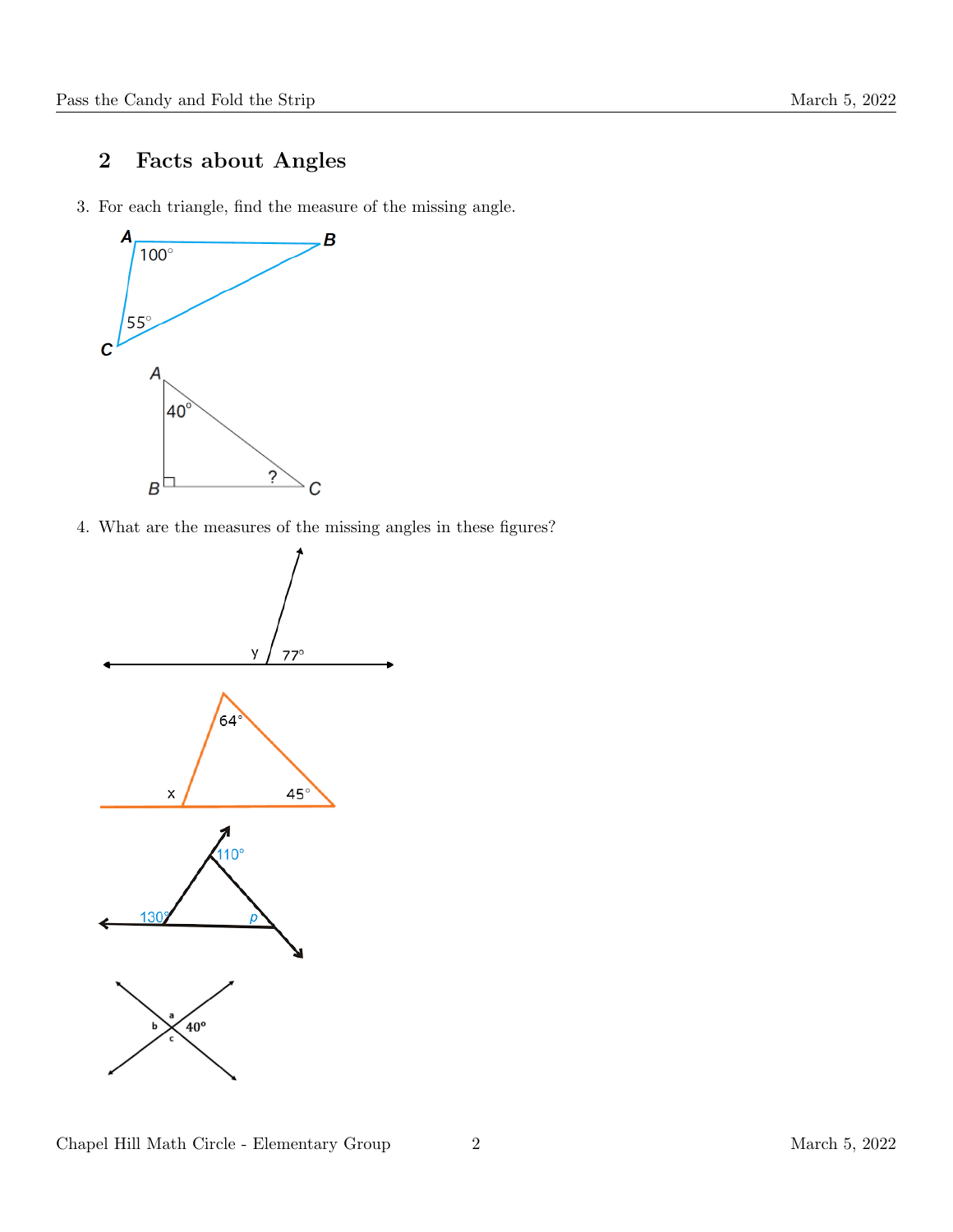5. What are the missing angles labeled in these figures? Assume that the two lines that look parallel are parallel.



6. What are the missing angles labeled in these figures?

aª

 $\int_{\mathbf{g}^{\circ}}$  $100^\circ$